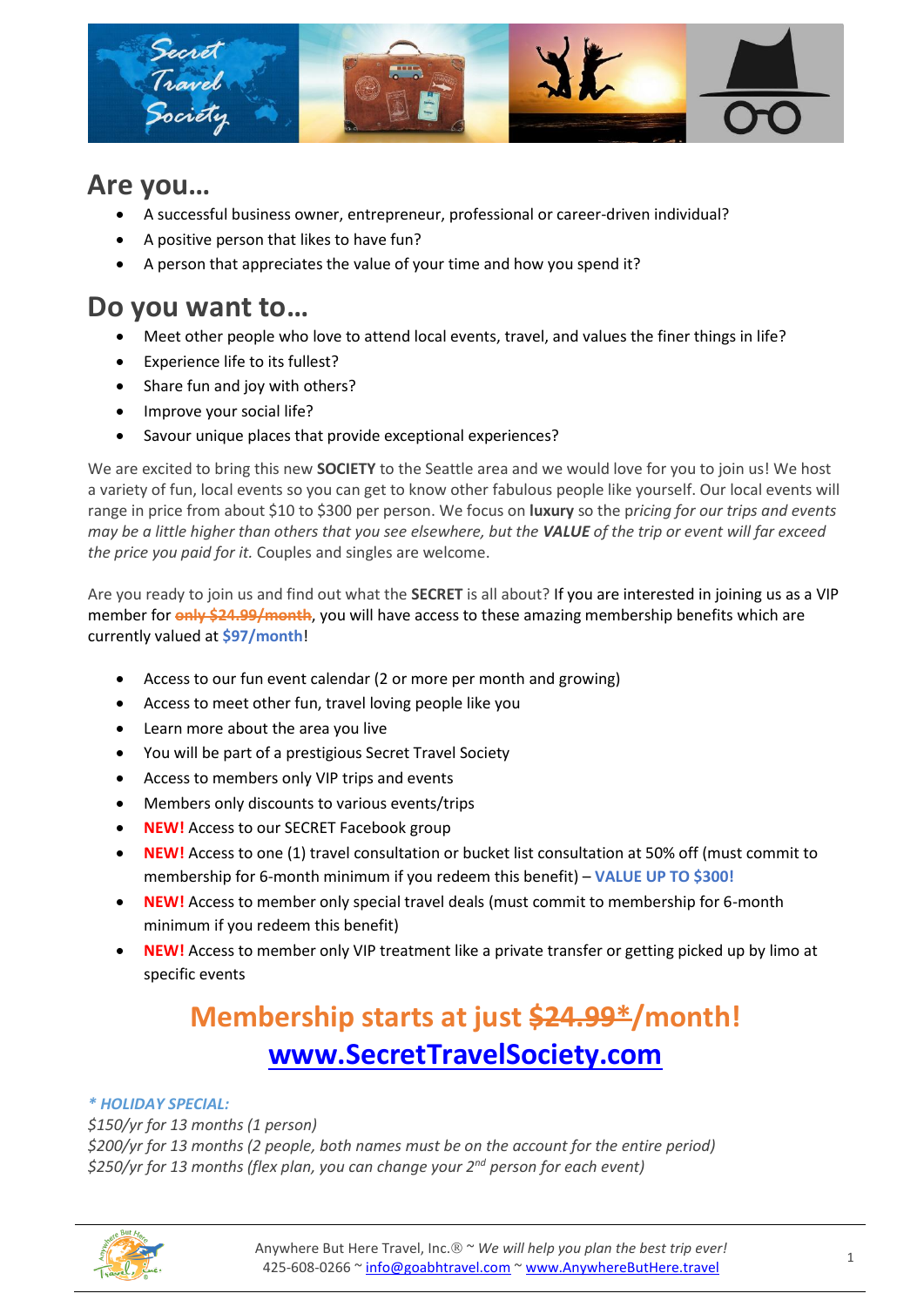

# **2019 Event Schedule**

As part of your membership, please select three events that you will put on your calendar RIGHT NOW. We will process a small deposit to hold your space and if we do not get the minimum number of people to participate in that event, you will get the deposit refunded.

**January Escape Room** – Sat Jan 19th, 2019 – 11:30am to 2:30pm – Location: Everett, WA – Escape room followed by shared appetizers – **APPROX COST: \$50 pp – DEPOSIT: \$10 pp (8 pax min)**

**January Spa Day** – Sun Jan 27<sup>th</sup>, 2019 – afternoon start time – Location: Lynnwood, WA – Co-ed spa day with included spa treatment – **APPROX COST: \$200 pp – DEPOSIT: \$20 pp**

**January Dinner Mixer** – Tues Jan 8th, 2019 – 6:30pm to 9:00pm – Location: Edmonds, WA – Casual mixer to meet other STS members, inc shared appetizers, dinner paid individually – **APPROX COST: \$15 pp – DEPOSIT: \$10 pp** 

February Rock of Ages Show - Sun Feb 10<sup>th</sup>, 2019 - 5:30pm to 10pm - Location: 5<sup>th</sup> Ave Theatre in Seattle - Includes ticket, VIP transportation, snack/meal in car, tax, tips – **APPROX COST: \$200 pp – DEPOSIT: \$50 pp (10 pax min)**

**February Sip, Paint & Dine** – Thurs Feb 28th, 2019 – 7pm to 9pm – Location: Lynnwood, WA – We will bring in a painting expert, drink wine and eat a catered meal – **APROX COST: \$80 pp – DEPOSIT: \$15 pp (10 pax min)**

**March PanAm Experience** – Fri Mar 8-10<sup>th</sup>, 2019 – 2-night trip to Los Angeles, CA – Includes hotel, PanAm Experience dinner, airport transportation, tax, tips (air not included) **– APPROX COST: \$1300 pp – DEPOSIT: \$300 pp (10 pax min)**

**March Woodinville Wine Tour** – Sat Mar 23rd, 2019 – 12pm to 6pm – Location: Woodinville, WA – Meet for included lunch and luxury shuttle and wine expert will drive us to 3-4 wineries for tastings – **APROX COST: \$290 pp – DEPOSIT: \$30 (8 pax min)**

**April Dinner Mixer** – Wed Apr 3rd, 2019 – 6:30pm to 9pm – Location: Bothell, WA – Casual mixer to meet other STS members, includes shared appetizers, dinner paid individually – **APPROX COST: \$15 pp – DEPOSIT: \$10 pp**

**April Cirque Du Soleil Crystal Show** – Sat Apr 13th, 2019 – 12pm to 3pm – Location: Everett, WA – Great seats for an afternoon show – **APPROX COST: \$140 pp – DEPOSIT: \$60 pp (10 pax min)**

**April Tulip Festival** – Sat Apr 27th, 2019 – 8am to 4pm – Pickup Location: Lynwood, WA – Included: Entrance fees to Roozengaarde Gardens and Tulip Town with transportation, tax, tips – **APPROX COST: \$130 pp – DEPOSIT: \$25 (10 pax min)**

**May Dinner Mixer** – Tue May 14th, 2019 – 6:30pm to 9:00pm – Location: Everett, WA – Casual mixer to meet other STS members, includes shared appetizers, dinner paid individually – **APPROX COST: \$15 pp – DEPOSIT: \$10 pp**

**May Italy Trip** – May 27<sup>th</sup>, 2019 to Jun 4<sup>th</sup>, 2019 – See ou[r tour description](http://www.anywherebuthere.travel/italy-with-andrea-king-travel/) for more information – COST: 3700 EURO **or \$4180 USD pp – DEPOSIT: \$500 pp (6 pax min)** 

**June/July Wicked at Paramount** – Sat July 6th, 2019 – Location: Seattle, WA – Great seats for show, transportation, tax, gratuities – **APPROX COST: \$180 pp – DEPOSIT: \$75 pp (10 pax min)**

**June Victoria Weekend** – **MONICA'S BIRTHDAY CELEBRATION** – Sat Jun 29th, 2019 to Sun Jun 30th, 2019 – Includes 1-night 4.5\* hotel, Buchart Gardens Tour, Whale Watching Tour, Tea at Empress – **APPROX COST: \$625 pp – DEPOSIT: \$100 pp (6 pax min)**

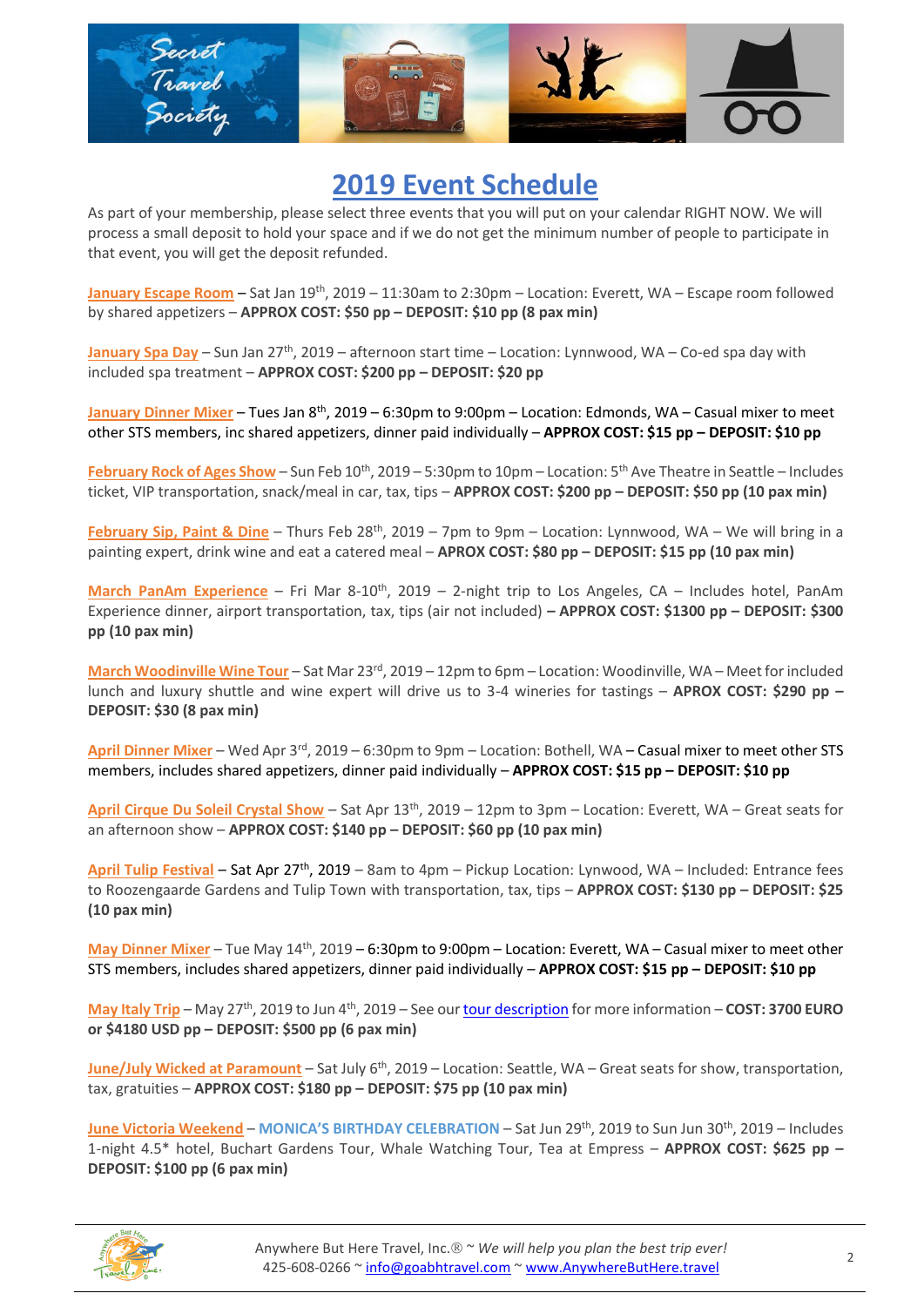

**July Hot Air Balloon Ride** – Thu July 18th or Mon Jul 29th, 2019 – 6:30pm to 10:30pm – Location: Woodinville, WA – Includes balloon ride, sandwiches, tax, tip – **APPROX COST: \$325 pp – DEPOSIT: \$100 pp (6 pax min)**

**July Seattle Storm Suite & Charity** – We will post the date when the 2019 schedule is released – Location: Seattle, WA – This will be a fun get together to watch the Seattle Storm from a box suite, appetizers provided, and we will raise money for a local charity – **APPROX COST: \$100 pp – DEPOSIT: \$25 (15 pax min)**

**August Walla Walla Wine Train** – Sat Aug 4<sup>th</sup> to Thu Aug 8<sup>th</sup>, 2019 – Location: Seattle, WA – A fully escorted tour to Leavenworth and Walla Walla, includes 4-night deluxe hotel, train from Seattle to Leavenworth, motorcoach for remainder of tour, 4 breakfasts, 2 lunches with wine, 2 dinners, 2 receptions with local experts, taxes, tips – **APPROX COST: \$1300 pp (add \$400 for a single supplement) – DEPOSIT: \$300 (8 pax min)**

**Aug Day in Seattle** – Sun Aug 18th, 2019 – 9:30am to 6pm – Location: Seattle, WA – We start the day with a food tasting tour of Pike Place Market, then we go on the Big Wheel and free time before our Social Mixer at 4pm which includes shared appetizers – **APPROX COST: \$100 pp – DEPOSIT: \$25 pp (8 pax min)**

**September Luxury Las Vegas** – Dates TBD – Stay in Vegas with an expert! – **APPROX COST: \$950 pp – DEPOSIT: \$250 pp**

**September Murder Mystery Dinner** – Date TBD – Includes dinner, transportation, and someone in the group will be a suspect – **APPROX COST: \$150 pp – DEPOSIT: \$25 (10 pax min)**

**October Flashlight Corn Maze** – Date TBD – Includes admission ticket, wine/beer/water, fire pit rental, smores, tax – **APPROX: COST: \$45 pp – DEPOSIT: \$10 (8 pax min)**

**November Pasta Making Class** – Fri Nov 1<sup>st</sup>, 2019 – 6:30pm to 9:30pm – Let's get together and make pasta and enjoy a meal together! – **APPROX COST: \$70 pp – DEPOSIT: \$10 (6 pax min)**

**November Holiday Party** – Fri Nov 15<sup>th</sup> or Sat Nov 16<sup>th</sup>, 2019 – Location: TBD – We invite our VIP clients and VIP members to come celebrate the holidays and find out what is new with our agency – **COST: FREE**

**December Holiday Lights at the Zoo** – Date TBD – 5:30pm to 8:30pm – Location: Seattle, WA – Wander through the Woodland Park Zoo and admire the holiday light display, transportation included – **APPROX COST: \$50 pp – DEPOSIT: \$10**

**December Trivia Night** – Date TBD – 7pm to 9pm – Location: TBD – Join us for a fun evening of trivia and the winning team can win a small cash prize! – **APPROX COST: \$18 – DEPOSIT: \$10**